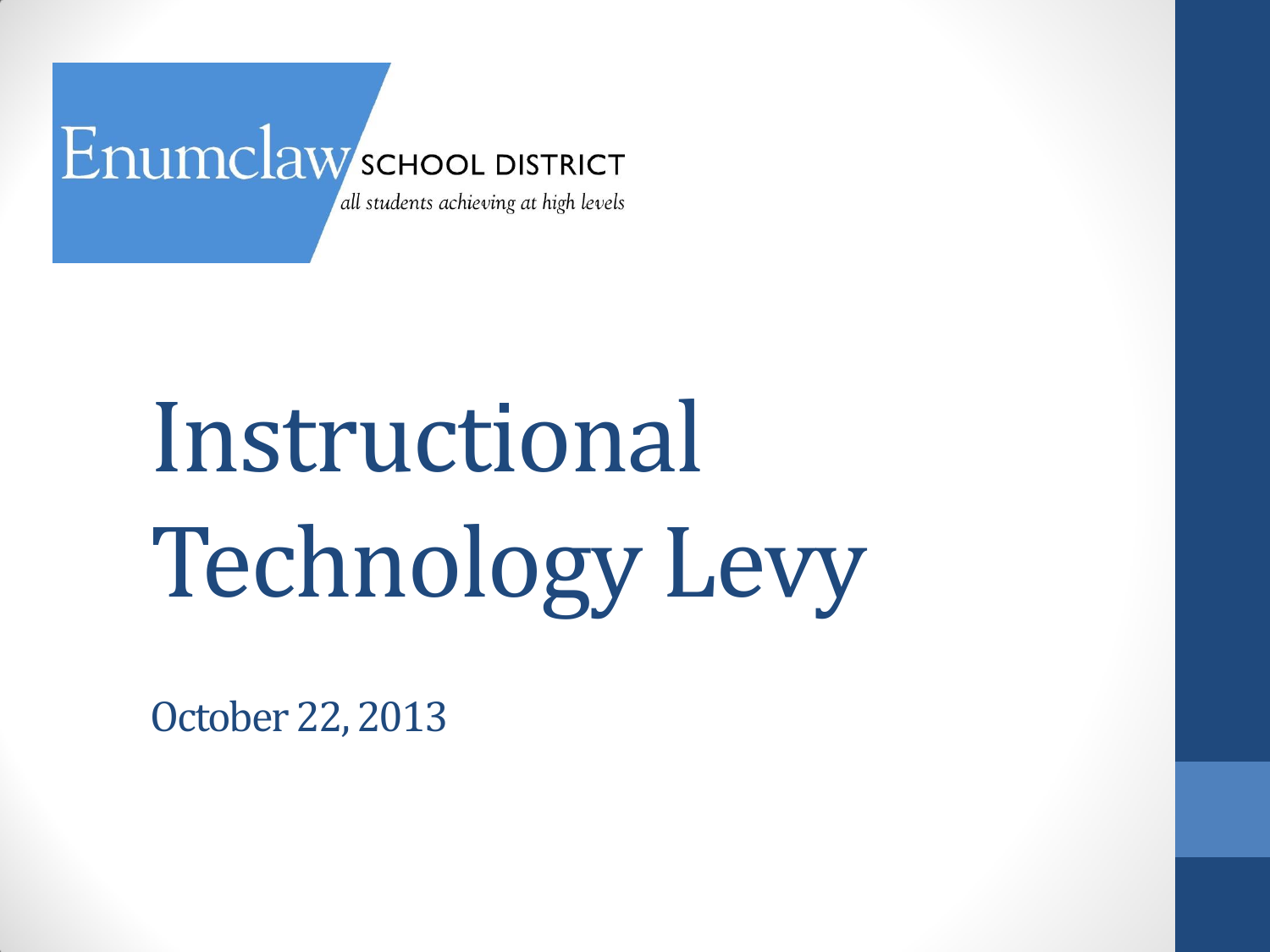## Cost Analysis – Infrastructure

| <b>DESCRIPTION</b>                                                                  | <b>AMOUNT</b> |
|-------------------------------------------------------------------------------------|---------------|
| <b>EHS Library Classrooms</b><br>• Transformer to increase circuits in<br>buildings | \$100,000     |
| <b>Wireless Access Points</b>                                                       | \$100,000     |
| <b>Total</b>                                                                        | \$200,000     |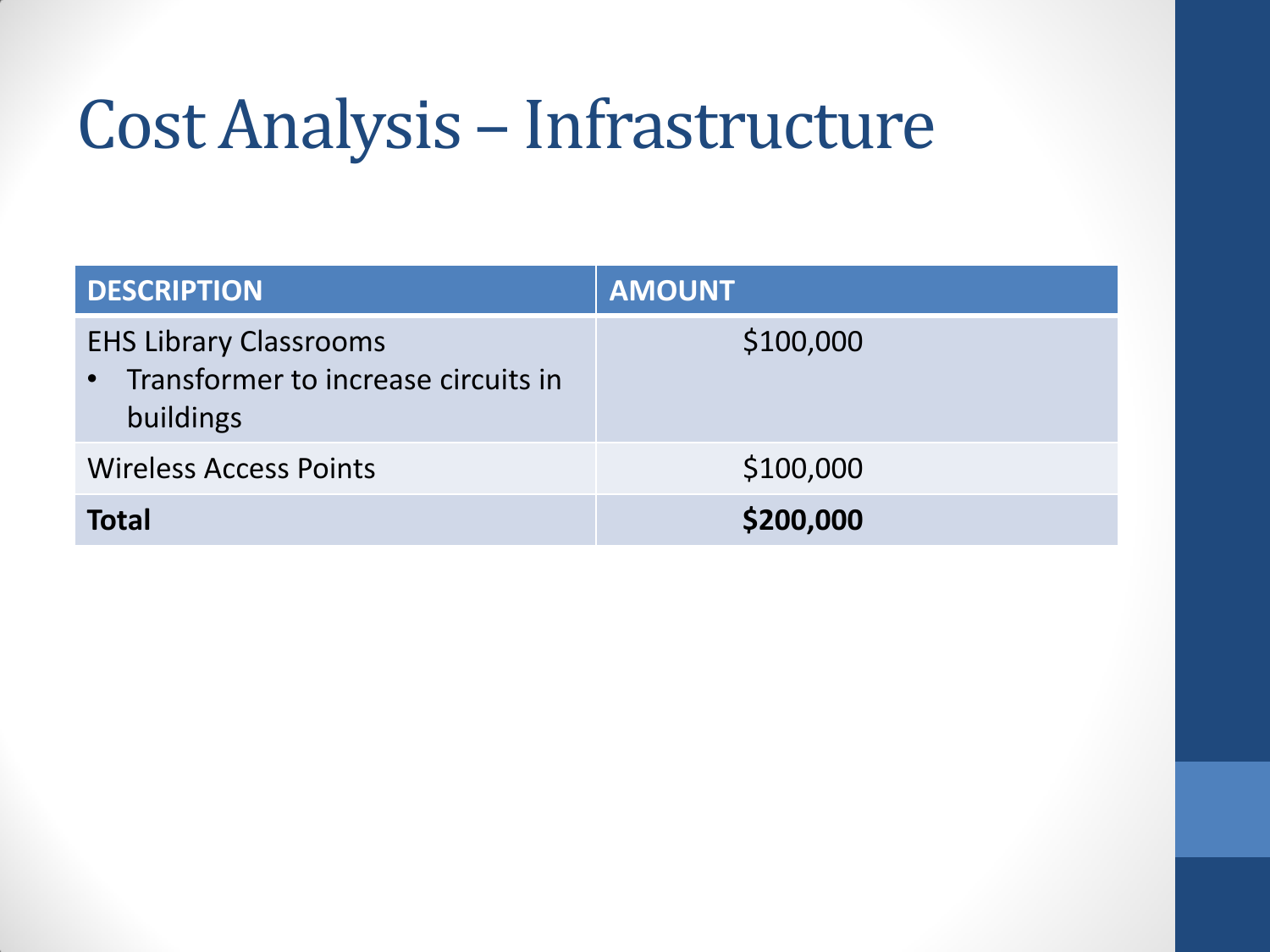# Cost Analysis – Sustainable Classroom Equipment

| <b>DESCRIPTION</b>                | <b>COST</b> | <b>QUANTITY</b> | <b>TOTAL</b> |
|-----------------------------------|-------------|-----------------|--------------|
| <b>Certificated Laptops</b>       | \$800       | 300             | \$240,000    |
| Sound System                      | \$1,800     | 240             | \$432,000    |
| <b>Clickers</b>                   | \$2,700     | 240             | \$648,000    |
| <b>Laptop Carts and Notebooks</b> | \$24,276    | 16              | \$388,416    |
| <b>Total</b>                      |             |                 | \$1,708,416  |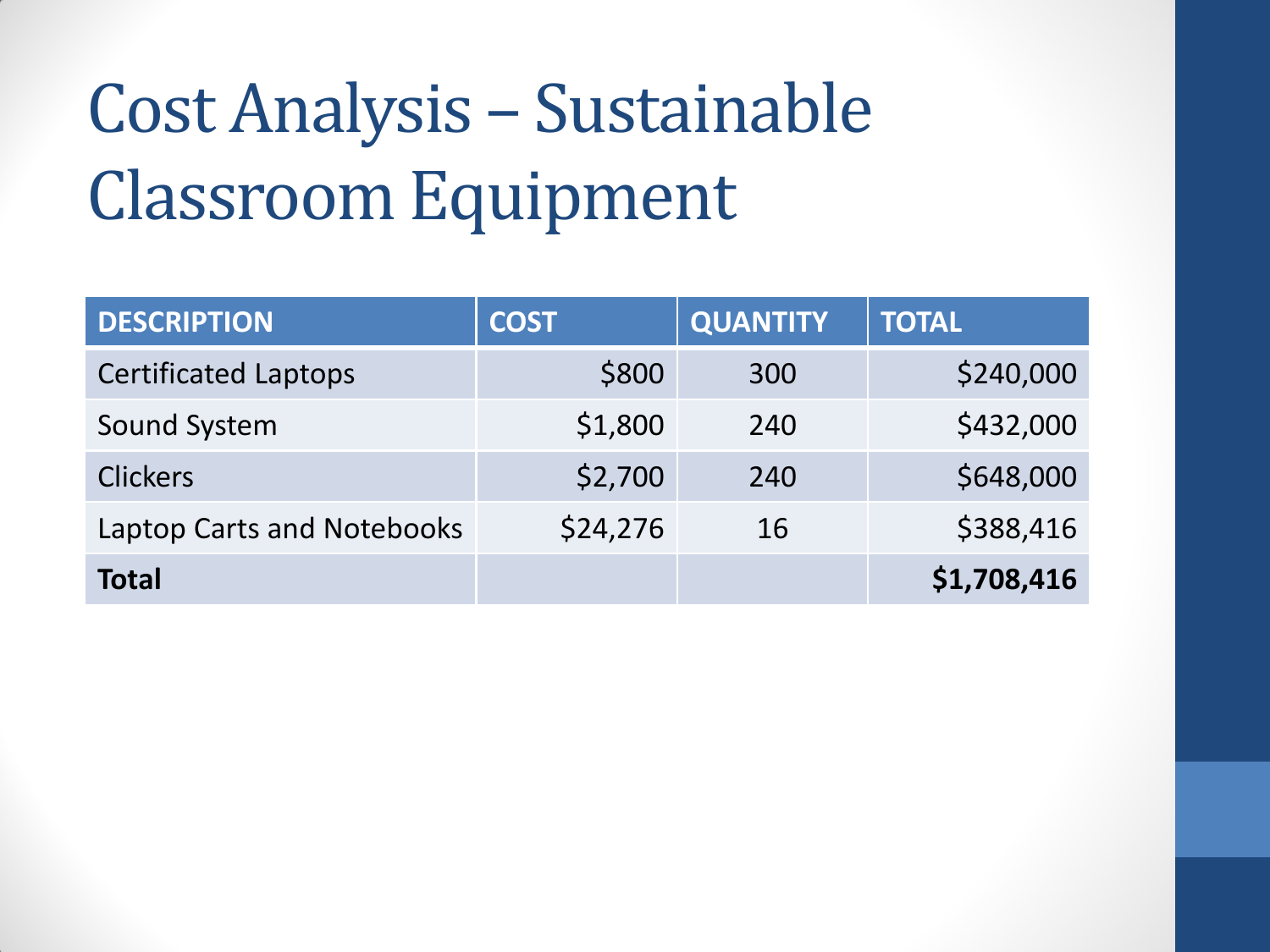## Cost Analysis - Staffing

| <b>DESCRIPTION</b>                                                             | <b>AMOUNT</b> |
|--------------------------------------------------------------------------------|---------------|
| Instructional Technology Facilitators<br>(10 at 25 hours per teacher per year) | \$16,250      |
| .5 Certificated Instructional Tech                                             | \$41,000      |
| 17 Technology Hours                                                            | \$91,800      |
| <b>Total (Annual)</b>                                                          | \$149,050     |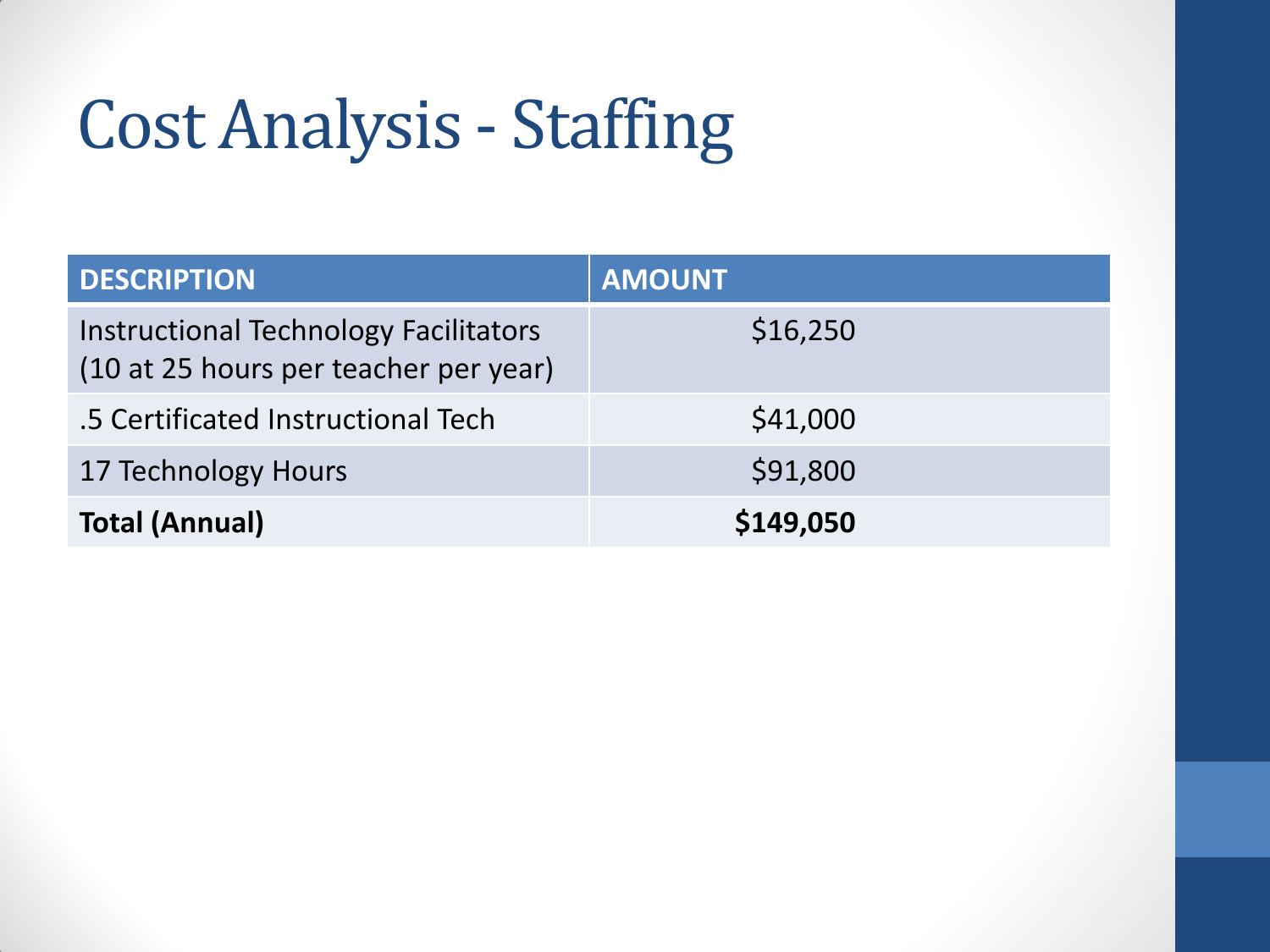# Cost Analysis – Professional Development

| <b>DESCRIPTION</b>                                         | <b>AMOUNT</b>       |
|------------------------------------------------------------|---------------------|
| .5 - 1.0 Certificated TOSA                                 | $$41,000 - 82,000$  |
| <b>Multiple Professional Development</b><br><b>Classes</b> | $$9,000 - 18,000$   |
| <b>Total (Annual)</b>                                      | $$50,000 - 100,000$ |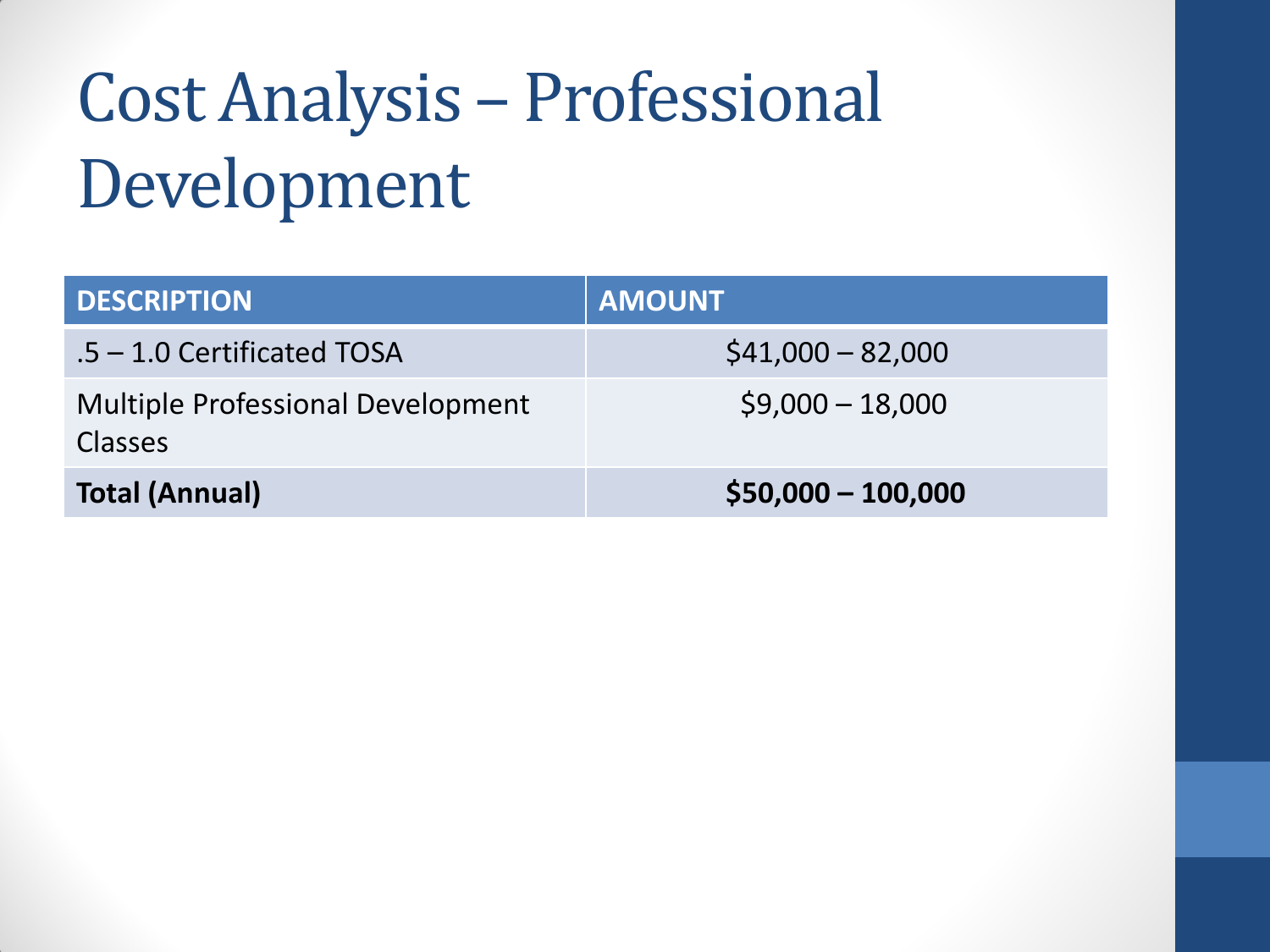## Cost Analysis - Programs

| <b>DESCRIPTION</b>                  | <b>AMOUNT</b> |
|-------------------------------------|---------------|
| Safari Montage                      | \$14,894      |
| Data Director                       | \$19,510      |
| Microsoft Licensing, Cert A+, Etc   | $$59,500+$    |
| Learning A-Z                        | \$7,553       |
| <b>Dreambox</b>                     | \$8,389       |
| <b>Destiny Library Software</b>     | \$10,425      |
| <b>Apex Learning</b>                | \$22,209      |
| <b>Autoshop Repair Site License</b> | \$2,713       |
| <b>Typing Agent</b>                 | \$3,200       |
| <b>Total (Annual)</b>               | $$148,393+$   |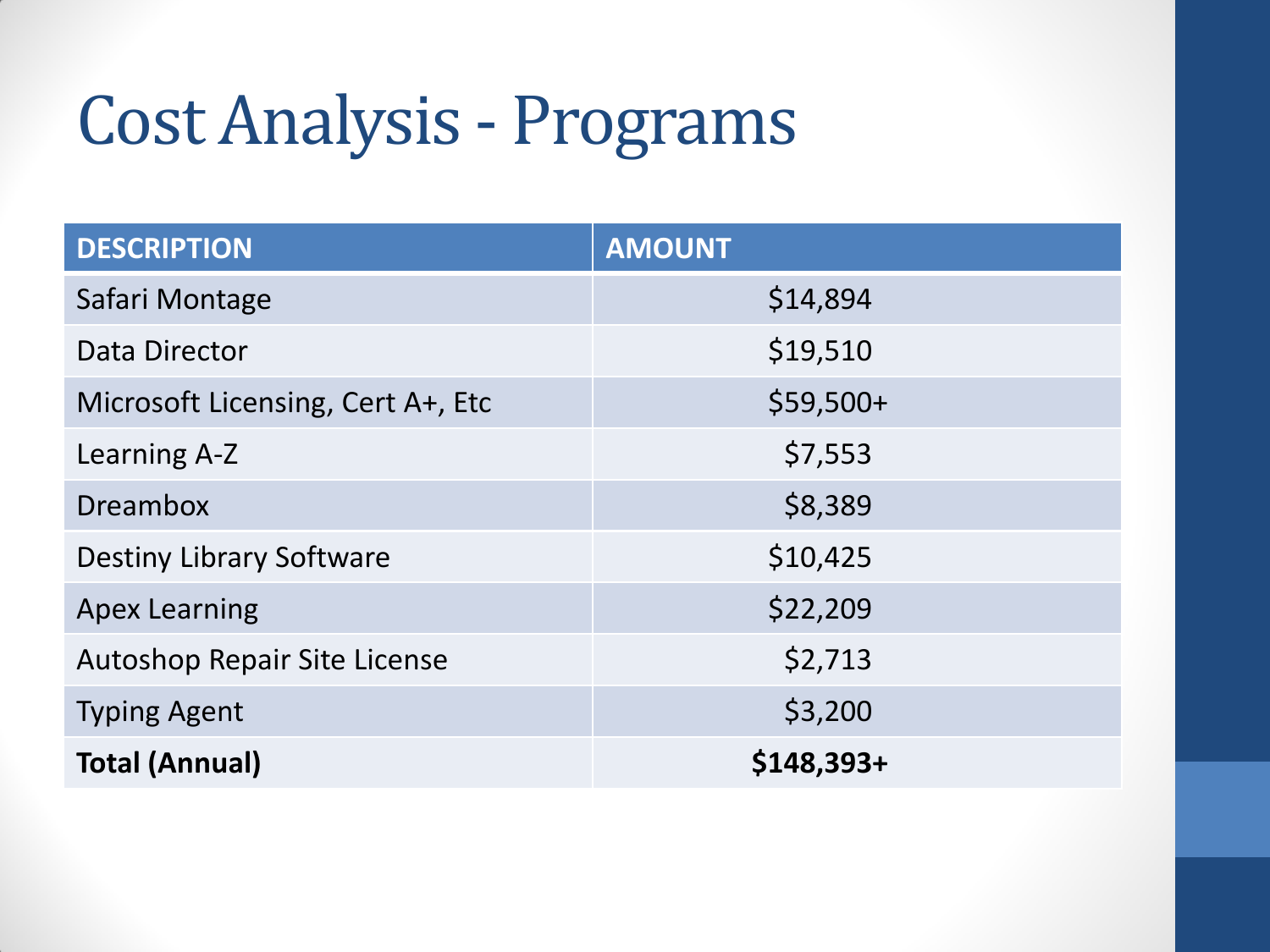## Cost Analysis - Summary

| <b>DESCRIPTION</b>              | <b>AMOUNT - 4 YEAR</b> | <b>AMOUNT - 6 YEAR</b> |
|---------------------------------|------------------------|------------------------|
| Infrastructure                  | \$200,000              | \$200,000              |
| Equipment                       | \$1,708,416            | \$1,708,416*           |
| <b>Staffing</b>                 | \$600,000              | \$900,000              |
| <b>Professional Development</b> | \$400,000              | \$600,000              |
| Programs                        | \$600,000              | \$900,000              |
| Total                           | \$3,508,416            | \$4,308,416            |